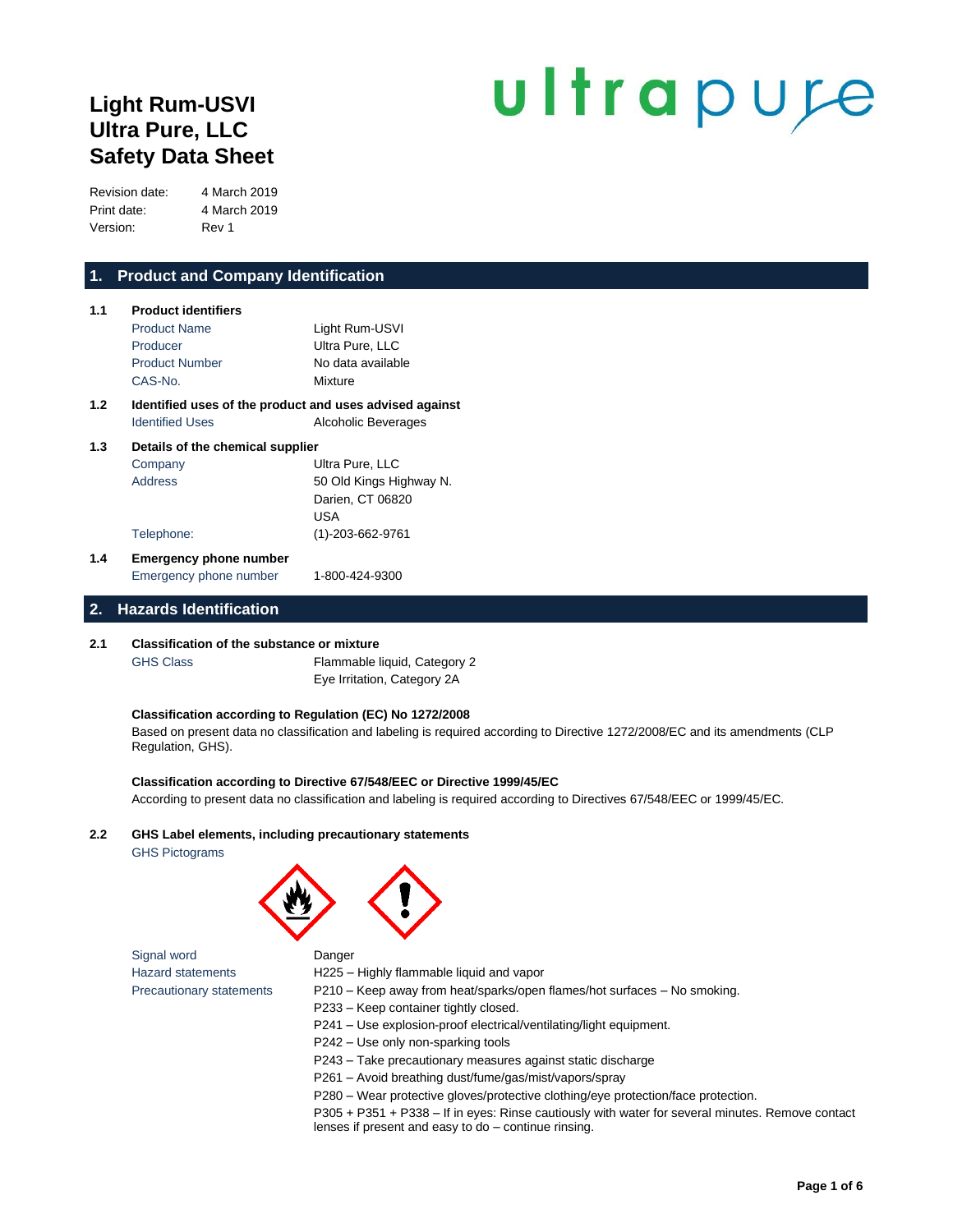#### **2.3 Hazards not otherwise classified (HNOC) or not covered by GHS** - None

#### **3. Composition/Information on Ingredients**

#### **3.1 Product mixture**

| Synonyms     | Ethyl Alcohol 80%; Ethanol; Methylated Spirits |
|--------------|------------------------------------------------|
| Formula      | No data available; mixture                     |
| Molecular wt | Mixture                                        |
| CAS-No.      | Mixture                                        |
| EC-No.       | Mixture                                        |
|              |                                                |

| <b>Chemical Name</b> | CAS-No. | EC-No.                                                                                                                                                                      | <b>Ingredient Percent</b> |
|----------------------|---------|-----------------------------------------------------------------------------------------------------------------------------------------------------------------------------|---------------------------|
| <b>Ethyl Alcohol</b> | 64-17-5 | 200-578-6                                                                                                                                                                   | $>55\%$                   |
| <b>Remarks</b>       |         | There are no additional hazardous ingredients greater than or equal to 1.0 wt% concentration or<br>carcinogenic ingredients greater than or equal to 0.1 wt% concentration. |                           |

#### **4. First Aid Measures**

| 4.1 | Description of first aid measures |                                                                                                                             |
|-----|-----------------------------------|-----------------------------------------------------------------------------------------------------------------------------|
|     | General advice                    | Consult a physician. Show this safety data sheet to the doctor in attendance.                                               |
|     | Skin contact                      | Wash off with soap and water. Consult a physician if symptoms occur.                                                        |
|     | Eye contact                       | Rinse thoroughly with plenty of water for at least 15 minutes and consult a physician if symptoms<br>occur.                 |
|     | Inhalation                        | In case of difficult breathing, move person to fresh air. Consult a physician if symptoms occur.                            |
|     | Ingestion                         | Never give anything by mouth to an unconscious person. Rinse mouth with water and consult a<br>physician if symptoms occur. |
| 4.2 |                                   | Most important symptoms and effects, both acute and delayed                                                                 |
|     | Symptoms and effects              | The most important known symptoms and effects are described in the labelling (see section 2.2)<br>and in section 11.        |
| 4.3 |                                   | Indication of any immediate medical attention and special treatment needed                                                  |

## **5. Fire Fighting Measures**

Other first aid No data available

#### **5.1 Suitable (and unsuitable) extinguishing media** Suitable extinguishing media Use dry powder, alcohol-resistant foam, water in large amounts, carbon dioxide. Use extinguishing measures that are appropriate to local circumstances and the surrounding environment. **5.2 Special hazards arising from the substance or mixture** Special hazards **Isolate from oxidizers, heat, sparks, electrical equipment and open flame. Closed containers may** explode if exposed to extreme heat. Applying to hot surfaces requires special precautions. Empty container very hazardous! Continue all label precautions. **5.3 Advice for firefighters** Protective equipment Water spray may be ineffective on fire but can protect fire-fighters and cool closed containers. Use fog nozzles if water is used. Do not enter confined fire-space without full bunker gearWear selfcontained breathing apparatus for firefighting if necessary.

#### **6. Accidental Release Measures**

| 6.1 |                                  | Personal precautions, protective equipment, and emergency procedures                                                                                                                                                                                 |
|-----|----------------------------------|------------------------------------------------------------------------------------------------------------------------------------------------------------------------------------------------------------------------------------------------------|
|     | Personal precautions             | Vapors may ignite explosively & spread long distances. Prevent vapor buildup. Keep unprotected<br>personnel away. Ventilate spill area. Remove all ignition sources. Filter respirator for organic<br>vapors. For personal protection see section 8. |
| 6.2 | <b>Environmental precautions</b> |                                                                                                                                                                                                                                                      |
|     | Environmental precautions        | In case of large spills, dike spill to prevent runoff into sewers and drains. Recover as much of the<br>material as possible.                                                                                                                        |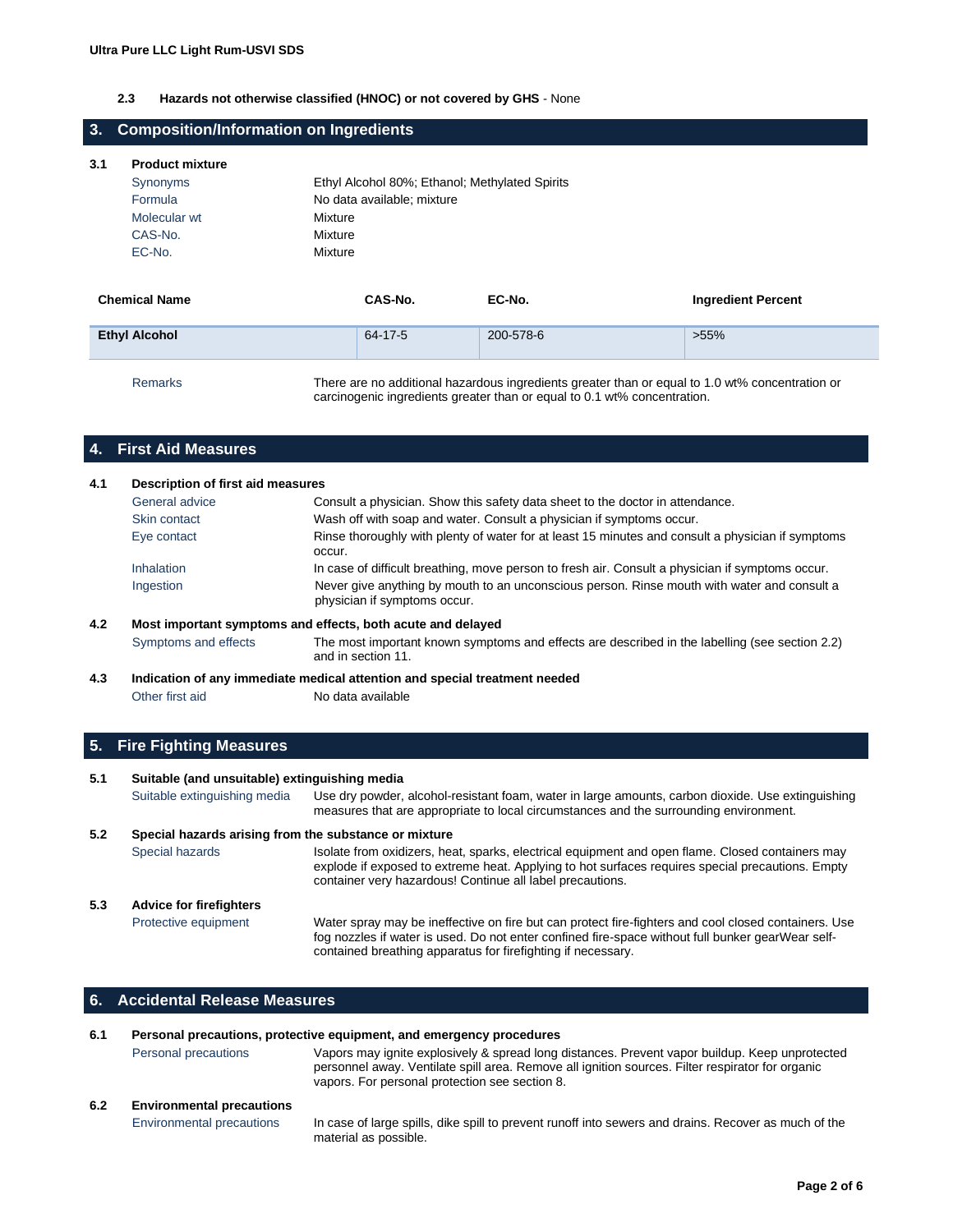#### **6.3 Methods and materials for containment and cleaning up**

Methods for cleanup Soak up with inert absorbent material and dispose. Keep in suitable, closed containers for disposal.

#### **6.4 References to other sections**

Other references For disposal see section 13.

#### **7. Handling and Storage**

#### **7.1 General hygiene considerations**

General hygiene **Avoid contact with skin and eyes. In case of large quantities of vapor or mist, use local exhaust or** general dilution ventilation to control exposure within applicable limits. For precautions see section 2.2.

#### **7.2 Precautions for safe handling**

Safe handling precautions lsolate from oxidizers, heat, sparks, electric equipment & open flame. Use explosion-proof equipment. Use only with adequate ventilation. Avoid breathing of vapor or spray mist. Avoid contact with skin & eyes. Wear OSHA Standard goggles or face shield. Consult Safety Equipment Supplier. Wear goggles, face shield, gloves, apron & footwear impervious to material. Wash clothing before reuse. Avoid free fall of liquid. Ground containers when transferring. Do not flame cut, saw, drill, braze, or weld. Empty container very hazardous! Continue all label precautions! Keep container tightly closed in a dry and well-ventilated place.

#### **7.3 Conditions for safe storage, including any incompatibilities**

Other storage conditions Keep in fireproof surroundings. Keep separated from strong oxidants. Keep cool. Do not store above 49 C/128 F. Keep container tightly closed & upright when not in use to prevent leakage.

#### **8. Exposure Controls/Personal Protection**

#### **8.1 Control and exposure limits recommended by the chemical manufacturer**

| <b>MATERIAL</b> | CAS-No. | EC-No.                                                                               | TWA (OSHA) | TLVA (ACGIH) |
|-----------------|---------|--------------------------------------------------------------------------------------|------------|--------------|
| Ethanol         | 64-17-5 | 288-578-6                                                                            | $1000$ ppm | 1000 ppm A4  |
|                 |         | This product contains no $FPA$ Hazardous Air Pollutants (HAP) in amounts $\lt 8.1\%$ |            |              |

This product contains no EPA Hazardous Air Pollutants (HAP) in amounts > 8.1%.

#### **8.2 Appropriate engineering controls**

Engineering controls Handle in accordance with good industrial hygiene and safety practice. Wash hands before breaks and at the end of workday. Use adequate ventilation where dust forms to keep concentration under exposure control limits.

#### **8.3 Individual protection measures, such as personal protective equipment**

| Respiratory protection | None required for consumer use. For manufacturing quantities: where risk assessment shows air-<br>purifying respirators are appropriate use a full-face respirator with multipurpose combination (US) or<br>type ABEK (EN 14387) respirator cartridges as a backup to engineering controls. If the respirator is<br>the sole means of protection, use a full-face supplied air respirator. Use respirators and<br>components tested and approved under appropriate government standards such as NIOSH (US) or<br>CEN (EU). |
|------------------------|----------------------------------------------------------------------------------------------------------------------------------------------------------------------------------------------------------------------------------------------------------------------------------------------------------------------------------------------------------------------------------------------------------------------------------------------------------------------------------------------------------------------------|
| Eye/face protection    | None required for consumer use. For manufacturing quantities: safety glasses with side-shields<br>conforming to EN166 are recommended. Use equipment for eye protection tested and approved<br>under appropriate government standards such as NIOSH (US) or EN 166 (EU).                                                                                                                                                                                                                                                   |
| Hand protection        | None required for consumer use. For manufacturing quantities: handle with gloves. Gloves must be<br>inspected prior to use. Use proper glove removal technique (without touching glove's outer surface)<br>to avoid skin contact with this product. Dispose of contaminated gloves after use in accordance<br>with applicable laws and good laboratory practices. Wash and dry hands.                                                                                                                                      |
| Body protection        | None required for consumer use. For manufacturing quantities: wear impervious clothing. The<br>type of protective equipment must be selected according to the concentration and amount of the<br>dangerous substance at the specific workplace.                                                                                                                                                                                                                                                                            |

#### **9. Physical and Chemical Properties**

#### **9.1 Information on basic physical and chemical properties**

| a) | Appearance             | Liquid            |
|----|------------------------|-------------------|
| b) | Odor                   | Characteristic    |
| C) | Odor threshold         | No data available |
| d) | рH                     | No data available |
| e) | Melting/freezing point | -117°C (-179°F)   |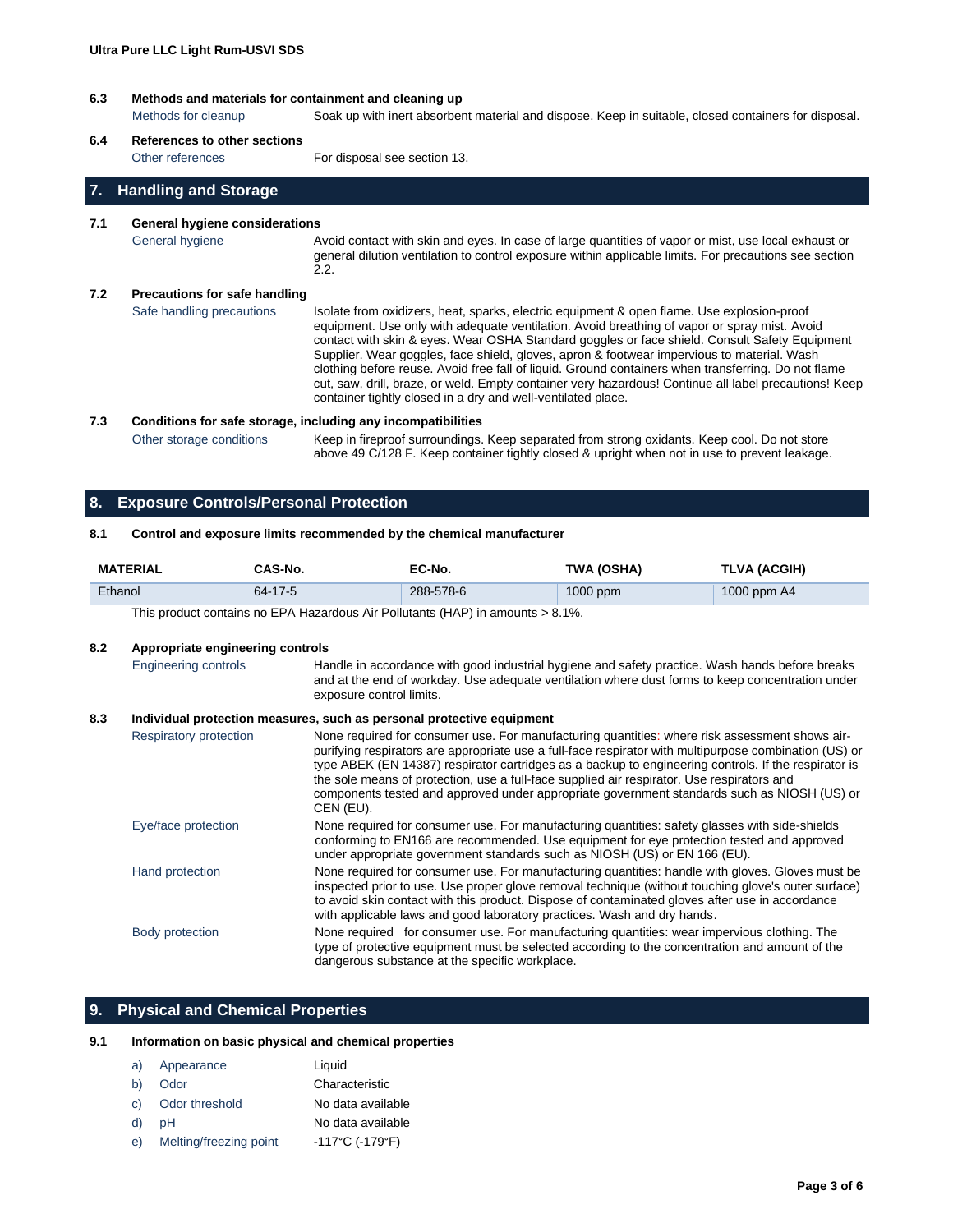| 78.3°C (173°F)                                                   |
|------------------------------------------------------------------|
| 23°C (73°F)                                                      |
| 3                                                                |
| No data available                                                |
| Upper (UEL): No data available<br>Lower (LEL): No data available |
| 43.6mmHg @ 20C                                                   |
| 1.6                                                              |
| 0.79                                                             |
| Soluble in water                                                 |
| No data available                                                |
| No data available                                                |
| No data available                                                |
| No data available                                                |
|                                                                  |

## **10. Stability and Reactivity**

| 10.1              | <b>Reactivity</b><br>Reactivity                           | No data available                                                                                                                                         |
|-------------------|-----------------------------------------------------------|-----------------------------------------------------------------------------------------------------------------------------------------------------------|
| 10.2 <sub>1</sub> | <b>Chemical stability</b><br>Chemical stability           | Stable under ordinary conditions of use and storage. Hygroscopic.                                                                                         |
| 10.3              | Possibility of hazardous reactions<br>Hazardous reactions | Hazardous polymerization will not occur.                                                                                                                  |
| 10.4              | <b>Conditions to avoid</b>                                |                                                                                                                                                           |
|                   | Conditions to avoid                                       | Heat. flames, and sparks. Extreme temperatures and direct sunlight.                                                                                       |
| 10.5              | Incompatible materials                                    |                                                                                                                                                           |
|                   | Incompatible materials                                    | Reacts slowly with calcium hypochlorite, silver oxide and ammonia, causing fire and explosion<br>hazard. Oxidizing materials can cause vigorous reaction. |
| 10.6              | Hazardous decomposition products                          |                                                                                                                                                           |
|                   | Hazardous products                                        | Hazardous decomposition products formed under fire conditions. - Carbon oxides In the event of<br>fire, see section 5.                                    |

## **11. Toxicological Information**

#### **11.1 Information on toxicological effects**

| <b>Acute toxicity</b>             |                                                                                                                                        |
|-----------------------------------|----------------------------------------------------------------------------------------------------------------------------------------|
| Acute oral toxicity               | LD50 10480 mg/kg bodyweight                                                                                                            |
| Acute dermal toxicity             | LD 50 15800 mg/kg bodyweight                                                                                                           |
| Acute inhalation toxicity         | LC50 >999999 mg/l                                                                                                                      |
| <b>Skin corrosion/irritation</b>  |                                                                                                                                        |
| Skin corrosion irritation         | No data available                                                                                                                      |
| Serious eye damage/eye irritation |                                                                                                                                        |
| Eye damage/eye irritation         | Causes serious eye irritation                                                                                                          |
| Respiratory or skin sensitization |                                                                                                                                        |
| Respiratory sensitizer            | No data available                                                                                                                      |
| Skin sensitizer                   | No data available                                                                                                                      |
| Germ cell mutagenicity            |                                                                                                                                        |
| <b>Mutagenicity</b>               | No data available                                                                                                                      |
| Suspected cancer agent            |                                                                                                                                        |
| <b>ACGIH</b>                      | No component of this product present at levels greater than or equal to 0.1% is identified as a<br>carcinogen or potential carcinogen. |
| <b>NTP</b>                        | No component of this product present at levels greater than or equal to 0.1% is identified as a<br>carcinogen or potential carcinogen. |
|                                   |                                                                                                                                        |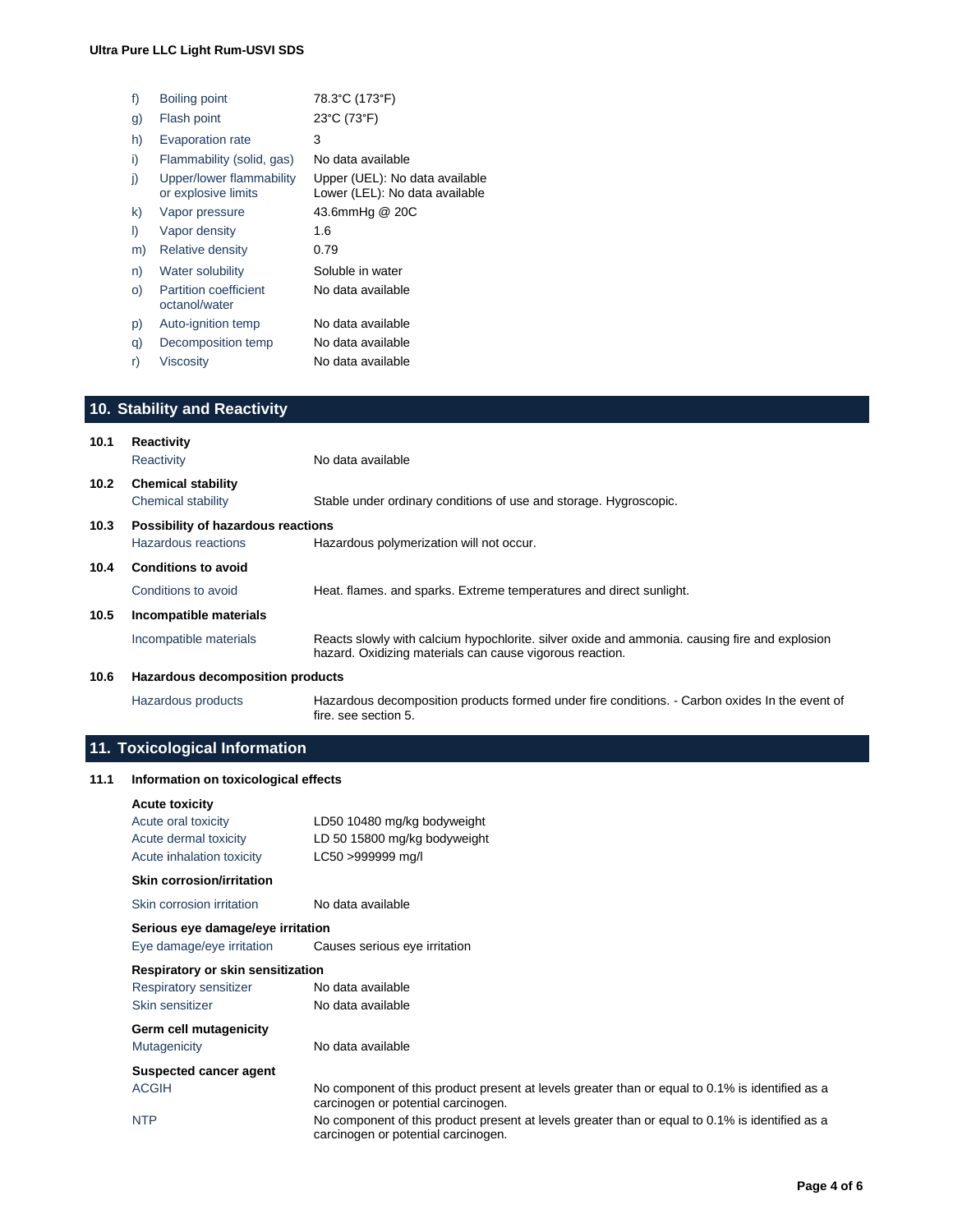|      | <b>OSHA</b>                                                | No component of this product present at levels greater than or equal to 0.1% is identified as a<br>carcinogen or potential carcinogen. |
|------|------------------------------------------------------------|----------------------------------------------------------------------------------------------------------------------------------------|
|      | <b>IARC</b>                                                | No component of this product present at levels greater than or equal to 0.1% is identified as a<br>carcinogen or potential carcinogen. |
|      | <b>Reproductive toxicity</b>                               |                                                                                                                                        |
|      | Reproductive toxicity                                      | This product is not reported to produce mutagenic. embryotoxic. teratogenic. or reproductive effects<br>in humans.                     |
|      | <b>Aspiration hazard</b>                                   |                                                                                                                                        |
|      | Aspiration hazard                                          | No data available                                                                                                                      |
|      | 12. Ecological Information                                 |                                                                                                                                        |
|      |                                                            |                                                                                                                                        |
| 12.1 | <b>Ecotoxicity (aquatic and terrestrial)</b>               |                                                                                                                                        |
|      | Ecotoxicity                                                | LC50 fishes 1 14200 mg/l                                                                                                               |
|      |                                                            | EC50 other aquatic organisms 1 5012 mg/l waterflea                                                                                     |
|      |                                                            | EC50 other aquatic organisms 2 275 mg/l                                                                                                |
| 12.2 | Persistence and degradability                              |                                                                                                                                        |
|      | Degradability                                              | Not established                                                                                                                        |
| 12.3 |                                                            |                                                                                                                                        |
|      | <b>Bioaccumulation potential</b><br><b>Bioaccumulation</b> | Not established                                                                                                                        |
| 12.4 |                                                            |                                                                                                                                        |
|      | <b>Mobility in soil</b><br>Mobility in soil                | No data available                                                                                                                      |

#### **12.5 Results of PBT and vPvB assessment** PBT/vPvB assessment Not available as chemical safety assessment not required/not conducted.

#### **13. Disposal Considerations**

#### **13.1 Waste treatment methods**

Waste treatment disposal Waste disposal must be in accordance with appropriate Federal. State. and local regulations. This product. if unaltered by use. may be disposed of by treatment at a permitted facility or as advised by your local hazardous waste regulatory authority

#### **14. Transport Information**

#### **16. DOT**

*15.*

UN number: 1170 Class: 3 Packing group: II Proper shipping name: Ethanol Mixture Reportable Quantity (RQ): Poison Inhalation Hazard: No

**21. TDG**

UN number: 1170 Class: 3 Packing group: II EMS-No: F-E, S-D Proper shipping name: ETHANOL **23. IMDG** UN number: 1170 Class: 3 Packing group: II EMS-No: F-E, S-D Proper shipping name: ETHANOL **25. IATA**

UN number: 1170 Class: 3 Packing group: II EMS-No: F-E, S-D Proper shipping name: ETHANOL

#### **27. Regulatory Information**

#### **15.1 Safety. health. and environmental regulations specific to the product or mixture**

| <b>SARA 302 Components</b> | No chemicals in this material are subject to the reporting requirements of SARA Title III. Section<br>302.                                                                           |
|----------------------------|--------------------------------------------------------------------------------------------------------------------------------------------------------------------------------------|
| SARA 311/312 Hazards       | Fire Hazard, acute health hazard, chronic health hazard                                                                                                                              |
| <b>SARA 313 Components</b> | This material does not contain any chemical components with known CAS numbers that exceed<br>the threshold (De Minimis) reporting levels established by SARA Title III. Section 313. |
| <b>TSCA</b>                | All components of this product are on the TSCA list.                                                                                                                                 |
| <b>EINECS</b>              | No components of this product are on the European Inventory of Existing Commercial Chemical<br>Substances.                                                                           |
| Canada DSL                 | All components of this product are on the Canada Domestic Substance List.                                                                                                            |